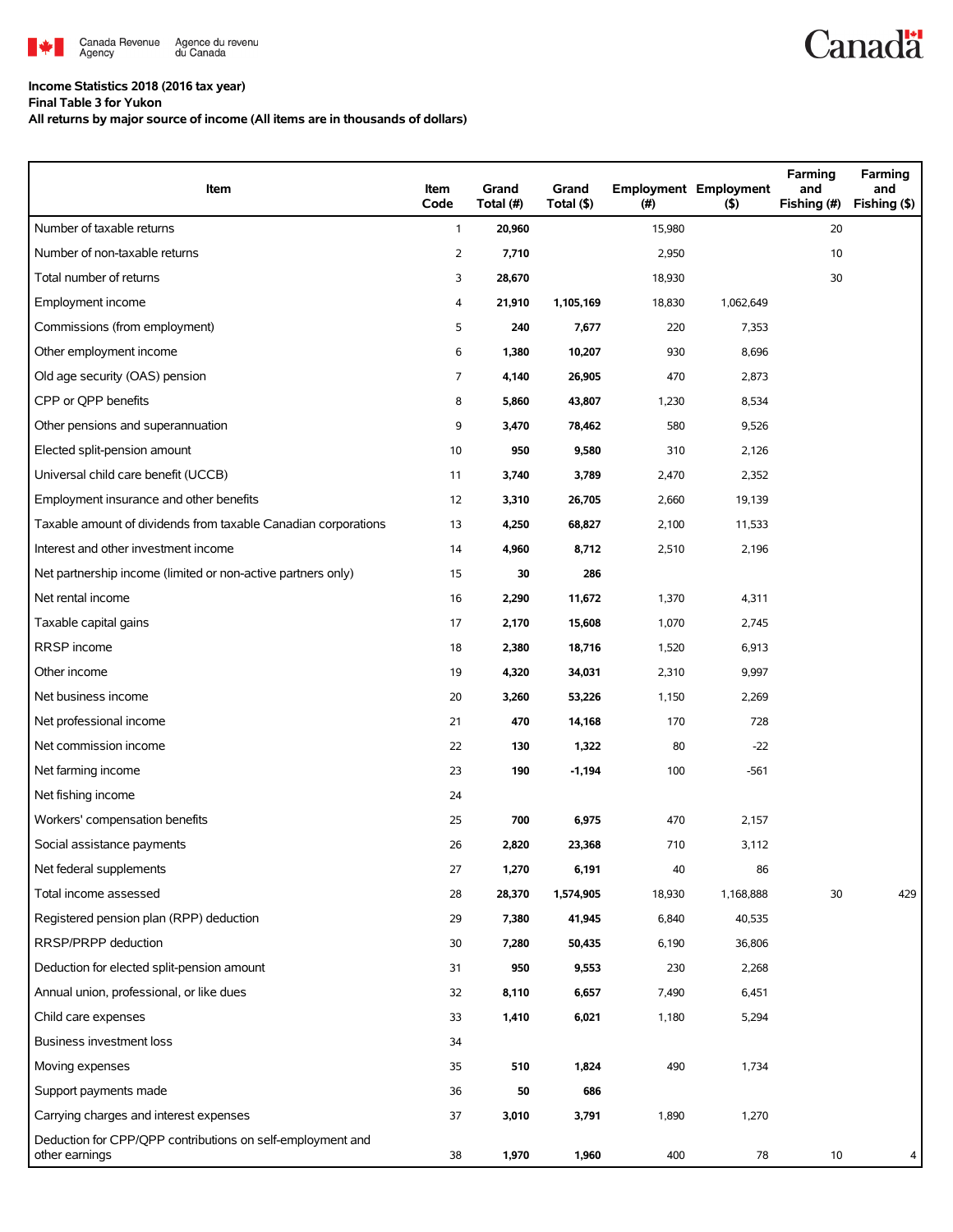

## **Income Statistics 2018 (2016 tax year)**

**Final Table 3 for Yukon**

## **All returns by major source of income (All items are in thousands of dollars)**

| Item                                                                                          | Item<br>Code | Grand<br>Total (#) | Grand<br>Total (\$) | (# )   | <b>Employment Employment</b><br>$($ \$) | Farming<br>and<br>Fishing (#) | Farming<br>and<br>Fishing (\$) |
|-----------------------------------------------------------------------------------------------|--------------|--------------------|---------------------|--------|-----------------------------------------|-------------------------------|--------------------------------|
| Deduction for provincial parental insurance plan (PPIP) premiums<br>on self-employment income | 39           |                    |                     |        |                                         |                               |                                |
| Exploration and development expenses                                                          | 40           | 60                 | 271                 | 20     | 58                                      |                               |                                |
| Other employment expenses                                                                     | 41           | 560                | 2,330               | 510    | 2,135                                   |                               |                                |
| Clergy residence deduction                                                                    | 42           | 30                 | 456                 |        |                                         |                               |                                |
| Other deductions                                                                              | 43           | 830                | 2,144               | 500    | 601                                     |                               |                                |
| Total deductions before adjustments                                                           | 44           | 17,100             | 128,138             | 12,990 | 98,108                                  | 20                            | 44                             |
| Social benefits repayment                                                                     | 45           | 690                | 1,821               | 410    | 852                                     |                               |                                |
| Net income                                                                                    | 46           | 28,280             | 1,445,929           | 18,930 | 1,069,934                               | 20                            | 435                            |
| Canadian Forces personnel and police deduction                                                | 47           |                    |                     |        |                                         |                               |                                |
| Security options deductions                                                                   | 48           | 20                 | 322                 | 10     | 240                                     |                               |                                |
| Other payments deduction                                                                      | 49           | 4,080              | 36,534              | 1,190  | 5,355                                   |                               |                                |
| Non-capital losses of other years                                                             | 50           | 60                 | 446                 | 20     | 151                                     |                               |                                |
| Net capital losses of other years                                                             | 51           | 350                | 988                 | 160    | 272                                     |                               |                                |
| Capital gains deduction                                                                       | 52           | 40                 | 2,920               |        |                                         |                               |                                |
| Northern residents deductions                                                                 | 53           | 19,310             | 118,412             | 14,450 | 92,742                                  | 10                            | 55                             |
| Additional deductions                                                                         | 54           | 140                | 447                 |        |                                         |                               |                                |
| Farming/fishing losses of prior years                                                         | 55           |                    |                     |        |                                         |                               |                                |
| Total deductions from net income                                                              | 56           | 21,790             | 160,120             | 14,830 | 99,100                                  |                               |                                |
| Taxable income assessed                                                                       | 57           | 27,700             | 1,286,204           | 18,930 | 970,838                                 | 20                            | 364                            |
| Basic personal amount                                                                         | 58           | 28,670             | 328,259             | 18,930 | 216,807                                 | 30                            | 321                            |
| Age amount                                                                                    | 59           | 4,080              | 24,410              | 460    | 1,984                                   |                               |                                |
| Spouse or common-law partner amount                                                           | 60           | 1,330              | 10,324              | 970    | 7,675                                   |                               |                                |
| Amount for an eligible dependant                                                              | 61           | 1,360              | 14,626              | 930    | 9,877                                   |                               |                                |
| Family caregiver amount for children under 18 years of age                                    | 62           | 110                | 244                 | 90     | 193                                     |                               |                                |
| Amount for infirm dependants age 18 or older                                                  | 63           |                    |                     |        |                                         |                               |                                |
| CPP or QPP contributions through employment                                                   | 64           | 20,630             | 36,671              | 18,150 | 35,174                                  |                               |                                |
| CPP or OPP contributions on self-employment and other earnings                                | 65           | 1,970              | 1,960               | 400    | 78                                      | 10                            | 4                              |
| Employment insurance premiums                                                                 | 66           | 19,930             | 13,551              | 17,940 | 13,027                                  |                               |                                |
| PPIP premiums paid                                                                            | 67           |                    |                     |        |                                         |                               |                                |
| PPIP premiums payable on employment income                                                    | 68           |                    |                     |        |                                         |                               |                                |
| PPIP premiums payable on self-employment income                                               | 69           |                    |                     |        |                                         |                               |                                |
| Volunteer firefighters' amount/search and rescue volunteers'<br>amount                        | 70           | 170                | 513                 | 120    | 369                                     |                               |                                |
| Canada employment amount                                                                      | 71           | 22,330             | 25,397              | 18,930 | 21,925                                  |                               |                                |
| Public transit amount                                                                         | 72           | 510                | 167                 |        |                                         |                               |                                |
| Children's arts amount                                                                        | 73           | 630                | 199                 | 550    | 173                                     |                               |                                |
| Home accessibility expenses                                                                   | 74           | 10                 | 62                  |        |                                         |                               |                                |
| Home buyers' amount                                                                           | 75           | 270                | 1,200               | 250    | 1,132                                   |                               |                                |
| Pension income amount                                                                         | 76           | 4,050              | 7,789               | 860    | 1,604                                   |                               |                                |

**Canadä**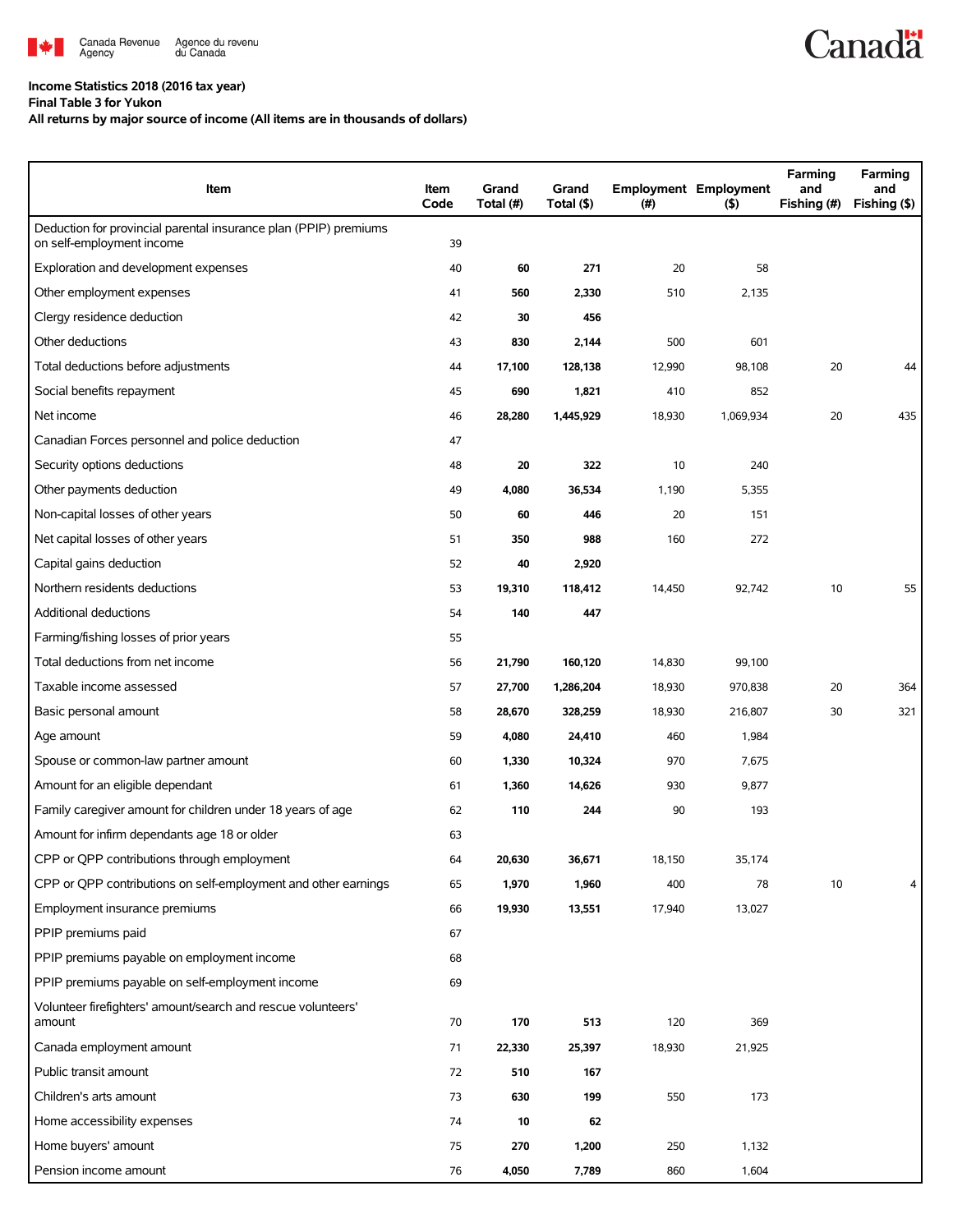

### **Income Statistics 2018 (2016 tax year)**

**Final Table 3 for Yukon**

**All returns by major source of income (All items are in thousands of dollars)**

| Item                                                              | Item<br>Code | Grand<br>Total (#) | Grand<br>Total (\$) | $(\#)$ | <b>Employment Employment</b><br>(5) | Farming<br>and<br>Fishing (#) | Farming<br>and<br>Fishing (\$) |
|-------------------------------------------------------------------|--------------|--------------------|---------------------|--------|-------------------------------------|-------------------------------|--------------------------------|
| Caregiver amount                                                  | 77           | 80                 | 494                 | 50     | 329                                 |                               |                                |
| Disability amount                                                 | 78           | 550                | 4,412               | 160    | 1,287                               |                               |                                |
| Disability amount transferred from a dependant                    | 79           | 160                | 1,870               | 120    | 1,476                               |                               |                                |
| Interest paid on student loans                                    | 80           | 550                | 372                 | 500    | 338                                 |                               |                                |
| Tuition, education, and textbook amounts                          | 81           | 2,200              | 12,833              | 1,980  | 11,522                              |                               |                                |
| Tuition, education, and textbook amounts transferred from a child | 82           | 350                | 1,709               | 280    | 1,360                               |                               |                                |
| Amounts transferred from spouse or common-law partner             | 83           | 680                | 3,448               | 300    | 1,441                               |                               |                                |
| Medical expenses                                                  | 84           | 2,120              | 5,327               | 1,110  | 2,396                               |                               |                                |
| Total tax credits on personal amounts                             | 85           | 28,670             | 74,382              | 18,930 | 49,554                              | 30                            | 72                             |
| Allowable charitable donations and government gifts               | 86           | 4,820              | 7,114               | 3,320  | 3,833                               |                               |                                |
| Eligible cultural and ecological gifts                            | 87           |                    |                     |        |                                     |                               |                                |
| Total tax credit on donations and gifts                           | 88           | 4,810              | 1,979               | 3,300  | 1,047                               |                               |                                |
| Total federal non-refundable tax credits                          | 89           | 28,670             | 76,362              | 18,930 | 50,601                              | 30                            | 72                             |
| Federal dividend tax credit                                       | 90           | 3,960              | 8,206               | 2,080  | 1,397                               |                               |                                |
| Minimum tax carryover                                             | 91           | 30                 | 116                 | 10     | 52                                  |                               |                                |
| Basic federal tax                                                 | 92           | 20,460             | 148,849             | 15,920 | 116,393                             |                               |                                |
| Federal foreign tax credit                                        | 93           | 1,180              | 772                 | 550    | 301                                 |                               |                                |
| Federal political contribution tax credit                         | 94           | 370                | 72                  | 190    | 35                                  |                               |                                |
| Investment tax credit                                             | 95           | 20                 | 39                  |        |                                     |                               |                                |
| Labour-sponsored funds tax credit (federally registered)          | 96           |                    |                     |        |                                     |                               |                                |
| Labour-sponsored funds tax credit (provincially registered)       | 97           |                    |                     |        |                                     |                               |                                |
| Alternative minimum tax payable                                   | 98           | 30                 | 97                  |        |                                     |                               |                                |
| Net federal tax                                                   | 99           | 20,430             | 148,027             | 15,900 | 116,053                             |                               |                                |
| CPP contributions on self-employment                              | 100          | 1,970              | 3,920               | 400    | 156                                 | 10                            |                                |
| Social Benefits repayment                                         | 101          | 690                | 1,821               | 410    | 852                                 |                               |                                |
| Working income tax benefit (WITB)                                 | 102          | 1,290              | 912                 | 910    | 649                                 |                               |                                |
| Children's fitness tax credit                                     | 103          | 1,700              | 137                 | 1,460  | 117                                 |                               |                                |
| Eligible educator school supply tax credit                        | 104          | 70                 | 6                   | 70     | 6                                   |                               |                                |
| Net provincial or territorial tax                                 | 105          | 20,290             | 62,655              | 15,890 | 49,824                              |                               |                                |
| Total tax payable                                                 | 106          | 20,960             | 223,835             | 15,980 | 173,695                             |                               |                                |

# **Canadä**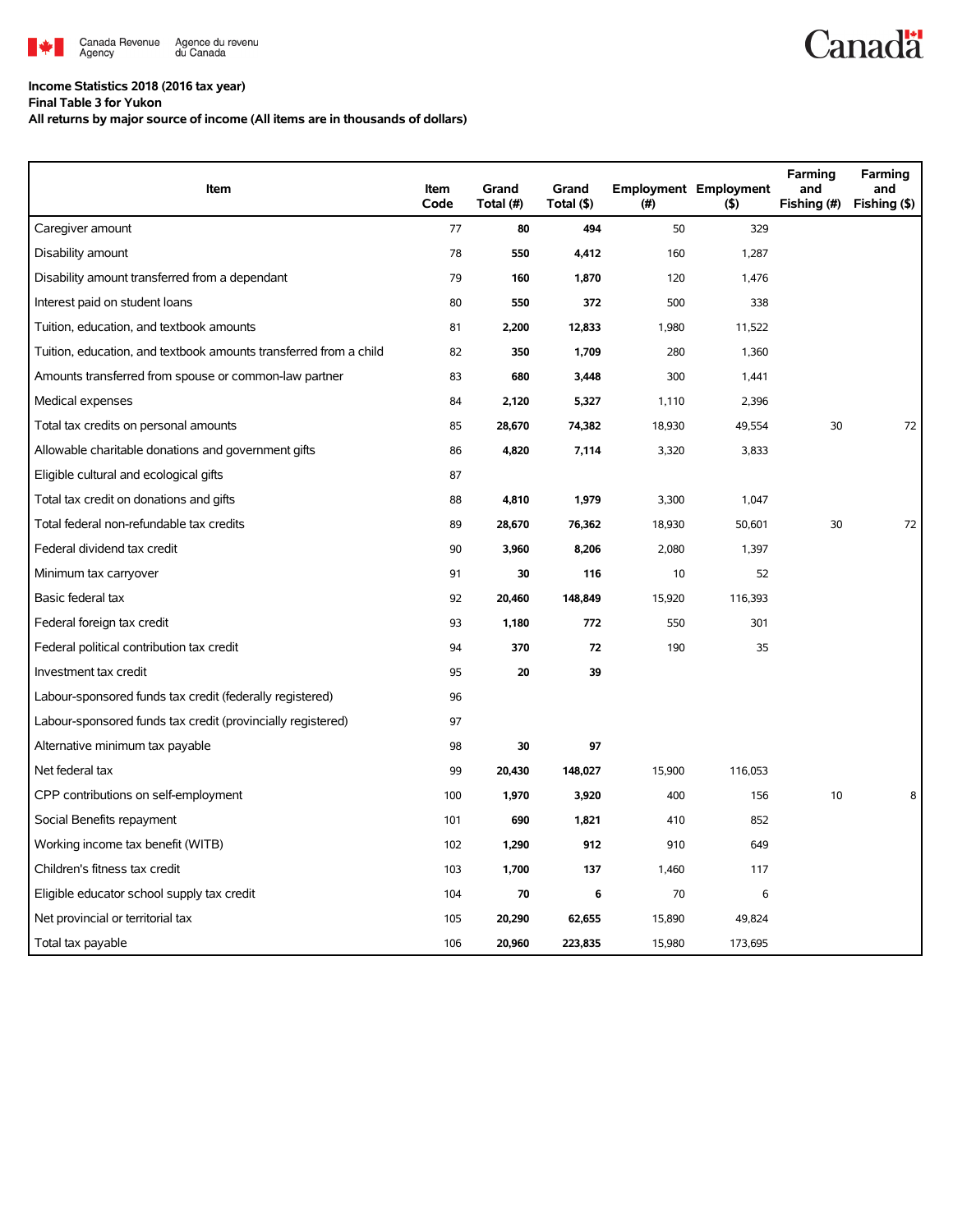| Item                                                                                             | Item<br>Code   | Income $(\#)$ | $Income$ (\$) | <b>Sales</b><br>(#) | <b>Sales</b><br>Proprietorship/<br>Professional Professional (self-employment) (self-employment)<br>Partnerships<br>(5) |       | Proprietorship/<br>Partnerships<br>(5) |
|--------------------------------------------------------------------------------------------------|----------------|---------------|---------------|---------------------|-------------------------------------------------------------------------------------------------------------------------|-------|----------------------------------------|
| Number of taxable returns                                                                        | $\mathbf{1}$   | 190           |               | 20                  |                                                                                                                         | 1,300 |                                        |
| Number of non-taxable returns                                                                    | $\overline{2}$ | 20            |               |                     |                                                                                                                         | 250   |                                        |
| Total number of returns                                                                          | 3              | 210           |               | 20                  |                                                                                                                         | 1,550 |                                        |
| Employment income                                                                                | 4              | 70            | 945           |                     |                                                                                                                         | 470   | 8,372                                  |
| Commissions (from employment)                                                                    | 5              |               |               |                     |                                                                                                                         |       |                                        |
| Other employment income                                                                          | 6              |               |               |                     |                                                                                                                         | 50    | 148                                    |
| Old age security (OAS) pension                                                                   | 7              |               |               |                     |                                                                                                                         | 160   | 1,058                                  |
| CPP or QPP benefits                                                                              | 8              |               |               |                     |                                                                                                                         | 240   | 1,643                                  |
| Other pensions and superannuation                                                                | 9              | 10            | 235           |                     |                                                                                                                         | 80    | 1,869                                  |
| Elected split-pension amount                                                                     | 10             |               |               |                     |                                                                                                                         | 40    | 246                                    |
| Universal child care benefit (UCCB)                                                              | 11             |               |               |                     |                                                                                                                         | 240   | 233                                    |
| Employment insurance and other benefits                                                          | 12             |               |               |                     |                                                                                                                         | 60    | 350                                    |
| Taxable amount of dividends from taxable<br>Canadian corporations                                | 13             | 50            | 654           |                     |                                                                                                                         | 200   | 1,029                                  |
| Interest and other investment income                                                             | 14             | 70            | 119           |                     |                                                                                                                         | 290   | 354                                    |
| Net partnership income (limited or<br>non-active partners only)                                  | 15             |               |               |                     |                                                                                                                         |       |                                        |
| Net rental income                                                                                | 16             | 40            | 216           |                     |                                                                                                                         | 180   | 860                                    |
| Taxable capital gains                                                                            | 17             | 30            | 72            |                     |                                                                                                                         | 110   | 392                                    |
| RRSP income                                                                                      | 18             |               |               |                     |                                                                                                                         | 130   | 855                                    |
| Other income                                                                                     | 19             |               |               |                     |                                                                                                                         | 190   | 704                                    |
| Net business income                                                                              | 20             |               |               |                     |                                                                                                                         | 1,520 | 49,078                                 |
| Net professional income                                                                          | 21             | 210           | 12,693        |                     |                                                                                                                         |       |                                        |
| Net commission income                                                                            | 22             |               |               | 20                  | 1,173                                                                                                                   |       |                                        |
| Net farming income                                                                               | 23             |               |               |                     |                                                                                                                         | 20    | 83                                     |
| Net fishing income                                                                               | 24             |               |               |                     |                                                                                                                         |       |                                        |
| Workers' compensation benefits                                                                   | 25             |               |               |                     |                                                                                                                         | 30    | 199                                    |
| Social assistance payments                                                                       | 26             |               |               |                     |                                                                                                                         | 20    | 89                                     |
| Net federal supplements                                                                          | 27             |               |               |                     |                                                                                                                         |       |                                        |
| Total income assessed                                                                            | 28             | 210           | 15,736        | 20                  | 1,325                                                                                                                   | 1,540 | 67,922                                 |
| Registered pension plan (RPP) deduction                                                          | 29             |               |               |                     |                                                                                                                         | 70    | 216                                    |
| RRSP/PRPP deduction                                                                              | 30             | 80            | 1,142         |                     |                                                                                                                         | 360   | 3,263                                  |
| Deduction for elected split-pension amount                                                       | 31             |               |               |                     |                                                                                                                         |       |                                        |
| Annual union, professional, or like dues                                                         | 32             |               |               |                     |                                                                                                                         | 110   | 53                                     |
| Child care expenses                                                                              | 33             | 10            | 59            |                     |                                                                                                                         | 100   | 354                                    |
| <b>Business investment loss</b>                                                                  | 34             |               |               |                     |                                                                                                                         |       |                                        |
| Moving expenses                                                                                  | 35             |               |               |                     |                                                                                                                         | 10    | 24                                     |
| Support payments made                                                                            | 36             |               |               |                     |                                                                                                                         |       |                                        |
| Carrying charges and interest expenses                                                           | 37             | 10            | 49            |                     |                                                                                                                         | 60    | 131                                    |
| Deduction for CPP/QPP contributions on<br>self-employment and other earnings                     | 38             | 180           | 271           | 20                  | 28                                                                                                                      | 1,160 | 1,495                                  |
| Deduction for provincial parental insurance<br>plan (PPIP) premiums on self-employment<br>income | 39             |               |               |                     |                                                                                                                         |       |                                        |
| Exploration and development expenses                                                             | 40             |               |               |                     |                                                                                                                         |       |                                        |
| Other employment expenses                                                                        | 41             |               |               |                     |                                                                                                                         |       |                                        |
| Clergy residence deduction                                                                       | 42             |               |               |                     |                                                                                                                         |       |                                        |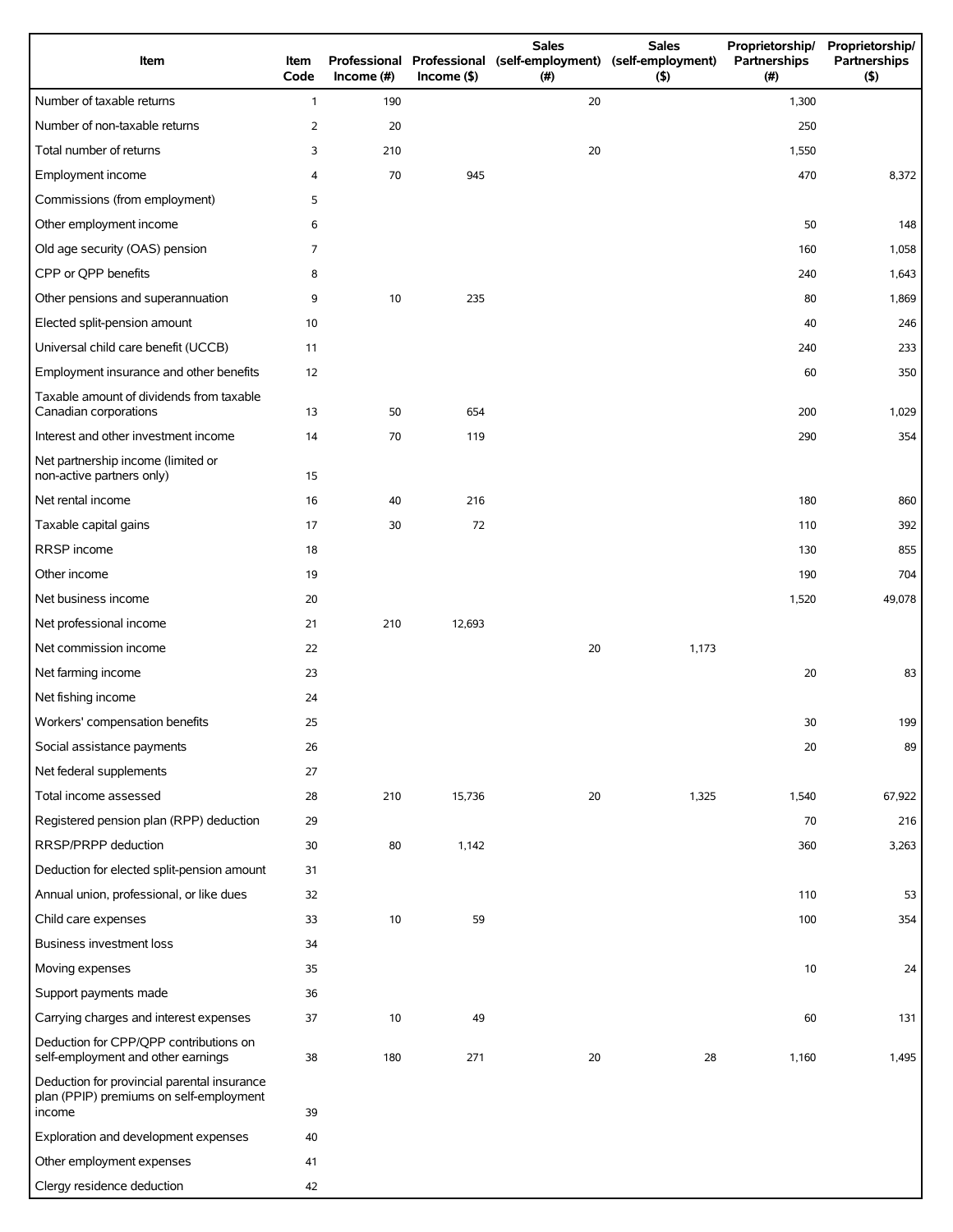| Item                                                                   | Item<br>Code | Income $(\#)$ | Income( | <b>Sales</b><br>Professional Professional (self-employment) (self-employment)<br>(# ) | <b>Sales</b><br>(5) | Proprietorship/<br>Partnerships<br>(#) | Proprietorship/<br>Partnerships<br>(5) |
|------------------------------------------------------------------------|--------------|---------------|---------|---------------------------------------------------------------------------------------|---------------------|----------------------------------------|----------------------------------------|
| Other deductions                                                       | 43           |               |         |                                                                                       |                     | 30                                     | 18                                     |
| Total deductions before adjustments                                    | 44           | 190           | 1,623   | 20                                                                                    | 143                 | 1,280                                  | 6,111                                  |
| Social benefits repayment                                              | 45           |               |         |                                                                                       |                     | 20                                     | 87                                     |
| Net income                                                             | 46           | 200           | 14,139  | 20                                                                                    | 1,182               | 1,480                                  | 62,539                                 |
| Canadian Forces personnel and police<br>deduction                      | 47           |               |         |                                                                                       |                     |                                        |                                        |
| Security options deductions                                            | 48           |               |         |                                                                                       |                     |                                        |                                        |
| Other payments deduction                                               | 49           |               |         |                                                                                       |                     | 70                                     | 408                                    |
| Non-capital losses of other years                                      | 50           |               |         |                                                                                       |                     |                                        |                                        |
| Net capital losses of other years                                      | 51           |               |         |                                                                                       |                     | 10                                     | 7                                      |
| Capital gains deduction                                                | 52           |               |         |                                                                                       |                     |                                        |                                        |
| Northern residents deductions                                          | 53           | 140           | 754     | 10                                                                                    | 71                  | 980                                    | 5,072                                  |
| Additional deductions                                                  | 54           |               |         |                                                                                       |                     |                                        |                                        |
| Farming/fishing losses of prior years                                  | 55           |               |         |                                                                                       |                     |                                        |                                        |
| Total deductions from net income                                       | 56           | 140           | 774     |                                                                                       |                     | 1,020                                  | 5,719                                  |
| Taxable income assessed                                                | 57           | 200           | 13,365  | 20                                                                                    | 1,111               | 1,480                                  | 56,839                                 |
| Basic personal amount                                                  | 58           | 210           | 2,352   | 20                                                                                    | 241                 | 1,550                                  | 17,710                                 |
| Age amount                                                             | 59           | 10            | 61      |                                                                                       |                     | 170                                    | 1,020                                  |
| Spouse or common-law partner amount                                    | 60           |               |         |                                                                                       |                     | 100                                    | 754                                    |
| Amount for an eligible dependant                                       | 61           |               |         |                                                                                       |                     | 50                                     | 558                                    |
| Family caregiver amount for children<br>under 18 years of age          | 62           |               |         |                                                                                       |                     |                                        |                                        |
| Amount for infirm dependants age 18 or<br>older                        | 63           |               |         |                                                                                       |                     |                                        |                                        |
| CPP or QPP contributions through<br>employment                         | 64           | 60            | 39      |                                                                                       |                     | 430                                    | 331                                    |
| CPP or QPP contributions on<br>self-employment and other earnings      | 65           | 180           | 271     | 20                                                                                    | 28                  | 1,160                                  | 1,495                                  |
| Employment insurance premiums                                          | 66           | 50            | 14      |                                                                                       |                     | 370                                    | 126                                    |
| PPIP premiums paid                                                     | 67           |               |         |                                                                                       |                     |                                        |                                        |
| PPIP premiums payable on employment<br>income                          | 68           |               |         |                                                                                       |                     |                                        |                                        |
| PPIP premiums payable on<br>self-employment income                     | 69           |               |         |                                                                                       |                     |                                        |                                        |
| Volunteer firefighters' amount/search and<br>rescue volunteers' amount | 70           |               |         |                                                                                       |                     |                                        |                                        |
| Canada employment amount                                               | 71           | 80            | 83      |                                                                                       |                     | 500                                    | 534                                    |
| Public transit amount                                                  | 72           |               |         |                                                                                       |                     |                                        |                                        |
| Children's arts amount                                                 | 73           | 10            | 3       |                                                                                       |                     | 40                                     | 13                                     |
| Home accessibility expenses                                            | 74           |               |         |                                                                                       |                     |                                        |                                        |
| Home buyers' amount                                                    | 75           |               |         |                                                                                       |                     |                                        |                                        |
| Pension income amount                                                  | 76           |               |         |                                                                                       |                     | 110                                    | 209                                    |
| Caregiver amount                                                       | 77           |               |         |                                                                                       |                     |                                        |                                        |
| Disability amount                                                      | 78           |               |         |                                                                                       |                     |                                        |                                        |
| Disability amount transferred from a<br>dependant                      | 79           |               |         |                                                                                       |                     |                                        |                                        |
| Interest paid on student loans                                         | 80           |               |         |                                                                                       |                     | 20                                     | 11                                     |
| Tuition, education, and textbook amounts                               | 81           |               |         |                                                                                       |                     | 60                                     | 363                                    |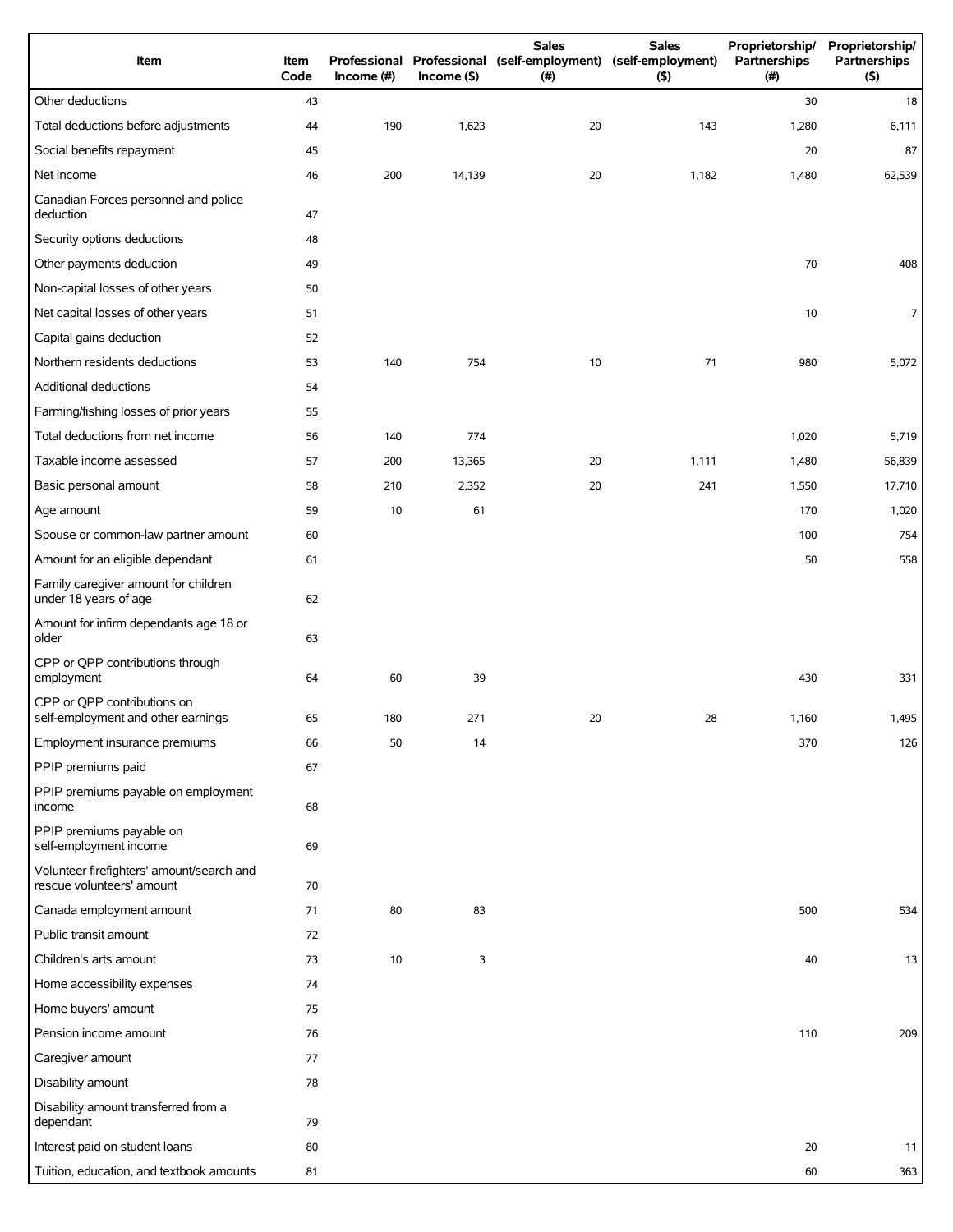| Item                                                                 | Item<br>Code | Income $(\#)$ | $Income($ \$)  | <b>Sales</b><br>Professional Professional (self-employment) (self-employment)<br>(#) | <b>Sales</b><br>(5) | Proprietorship/<br>Partnerships<br>(#) | Proprietorship/<br>Partnerships<br>(5) |
|----------------------------------------------------------------------|--------------|---------------|----------------|--------------------------------------------------------------------------------------|---------------------|----------------------------------------|----------------------------------------|
| Tuition, education, and textbook amounts<br>transferred from a child | 82           |               |                |                                                                                      |                     |                                        |                                        |
| Amounts transferred from spouse or<br>common-law partner             | 83           |               |                |                                                                                      |                     | 40                                     | 158                                    |
| Medical expenses                                                     | 84           |               |                |                                                                                      |                     | 210                                    | 382                                    |
| Total tax credits on personal amounts                                | 85           | 210           | 484            | 20                                                                                   | 51                  | 1,550                                  | 3,604                                  |
| Allowable charitable donations and<br>government gifts               | 86           | 60            | 196            |                                                                                      |                     | 250                                    | 416                                    |
| Eligible cultural and ecological gifts                               | 87           |               |                |                                                                                      |                     |                                        |                                        |
| Total tax credit on donations and gifts                              | 88           | 60            | 56             |                                                                                      |                     | 250                                    | 116                                    |
| Total federal non-refundable tax credits                             | 89           | 210           | 540            | 20                                                                                   | 52                  | 1,550                                  | 3,719                                  |
| Federal dividend tax credit                                          | 90           | 50            | 80             |                                                                                      |                     | 170                                    | 119                                    |
| Minimum tax carryover                                                | 91           |               |                |                                                                                      |                     |                                        |                                        |
| Basic federal tax                                                    | 92           | 150           | 2,163          |                                                                                      |                     | 1,000                                  | 6,628                                  |
| Federal foreign tax credit                                           | 93           | 20            | $\overline{4}$ |                                                                                      |                     |                                        |                                        |
| Federal political contribution tax credit                            | 94           |               |                |                                                                                      |                     |                                        |                                        |
| Investment tax credit                                                | 95           |               |                |                                                                                      |                     |                                        |                                        |
| Labour-sponsored funds tax credit<br>(federally registered)          | 96           |               |                |                                                                                      |                     |                                        |                                        |
| Labour-sponsored funds tax credit<br>(provincially registered)       | 97           |               |                |                                                                                      |                     |                                        |                                        |
| Alternative minimum tax payable                                      | 98           |               |                |                                                                                      |                     |                                        |                                        |
| Net federal tax                                                      | 99           | 150           | 2,156          |                                                                                      |                     | 1,000                                  | 6,515                                  |
| CPP contributions on self-employment                                 | 100          | 180           | 542            | 20                                                                                   | 55                  | 1,160                                  | 2,990                                  |
| Social Benefits repayment                                            | 101          |               |                |                                                                                      |                     | 20                                     | 87                                     |
| Working income tax benefit (WITB)                                    | 102          | 20            | 18             |                                                                                      |                     | 180                                    | 167                                    |
| Children's fitness tax credit                                        | 103          | 20            | 2              |                                                                                      |                     | 100                                    | 10                                     |
| Eligible educator school supply tax credit                           | 104          |               |                |                                                                                      |                     |                                        |                                        |
| Net provincial or territorial tax                                    | 105          | 150           | 904            |                                                                                      |                     | 990                                    | 2,780                                  |
| Total tax payable                                                    | 106          | 190           | 3,641          |                                                                                      |                     | 1,300                                  | 12,617                                 |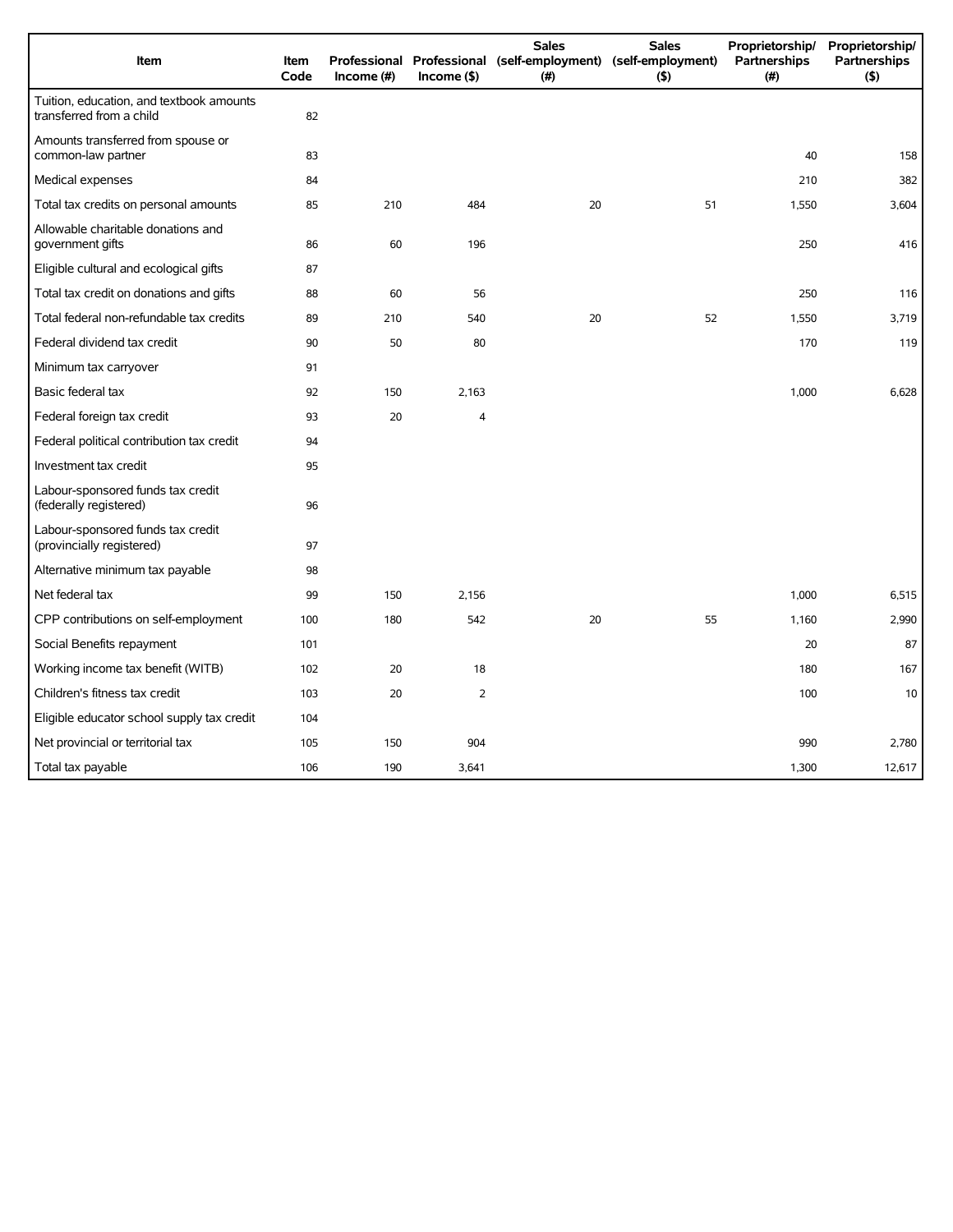| Item                                                                                          | Item<br>Code   | (# )  | Investment Investment<br>(5) | Pension<br>(#) | Pension<br>(5) | <b>Social</b><br><b>Benefits</b><br>(# ) | Social<br><b>Benefits</b><br>(5) |
|-----------------------------------------------------------------------------------------------|----------------|-------|------------------------------|----------------|----------------|------------------------------------------|----------------------------------|
| Number of taxable returns                                                                     | $\mathbf{1}$   | 750   |                              | 2,070          |                | 310                                      |                                  |
| Number of non-taxable returns                                                                 | $\overline{2}$ | 250   |                              | 1,720          |                | 2,030                                    |                                  |
| Total number of returns                                                                       | 3              | 1,010 |                              | 3,790          |                | 2,340                                    |                                  |
| Employment income                                                                             | 4              | 460   | 14,673                       | 790            | 7,027          | 1,010                                    | 5,891                            |
| Commissions (from employment)                                                                 | 5              |       |                              |                |                |                                          |                                  |
| Other employment income                                                                       | 6              | 30    | 128                          | 310            | 823            |                                          |                                  |
| Old age security (OAS) pension                                                                | $\overline{7}$ | 230   | 1,463                        | 2,940          | 19,494         | 250                                      | 1,488                            |
| CPP or QPP benefits                                                                           | 8              | 310   | 2,343                        | 3,510          | 28,648         | 360                                      | 1,192                            |
| Other pensions and superannuation                                                             | 9              | 170   | 2,771                        | 2,470          | 60,931         |                                          |                                  |
| Elected split-pension amount                                                                  | 10             | 60    | 513                          | 500            | 6,453          |                                          |                                  |
| Universal child care benefit (UCCB)                                                           | 11             | 150   | 165                          | 50             | 29             | 750                                      | 920                              |
| Employment insurance and other benefits                                                       | 12             | 30    | 285                          | 50             | 308            | 480                                      | 6,348                            |
| Taxable amount of dividends from taxable Canadian corporations                                | 13             | 710   | 50,829                       | 1,040          | 3,953          | 40                                       | 89                               |
| Interest and other investment income                                                          | 14             | 540   | 3,875                        | 1,320          | 1,715          | 100                                      | 57                               |
| Net partnership income (limited or non-active partners only)                                  | 15             |       |                              |                |                |                                          |                                  |
| Net rental income                                                                             | 16             | 430   | 5,355                        | 200            | 643            |                                          |                                  |
| Taxable capital gains                                                                         | 17             | 310   | 10,195                       | 550            | 1,139          |                                          |                                  |
| RRSP income                                                                                   | 18             | 80    | 729                          | 360            | 2,907          | 70                                       | 184                              |
| Other income                                                                                  | 19             | 270   | 1,511                        | 900            | 3,144          | 230                                      | 593                              |
| Net business income                                                                           | 20             | 150   | 714                          | 320            | 691            | 60                                       | 85                               |
| Net professional income                                                                       | 21             | 30    | 346                          | 40             | 284            |                                          |                                  |
| Net commission income                                                                         | 22             |       |                              |                |                |                                          |                                  |
| Net farming income                                                                            | 23             | 20    | $-168$                       |                |                |                                          |                                  |
| Net fishing income                                                                            | 24             |       |                              |                |                |                                          |                                  |
| Workers' compensation benefits                                                                | 25             | 10    | 132                          | 40             | 379            | 140                                      | 3,995                            |
| Social assistance payments                                                                    | 26             |       |                              |                |                | 1,600                                    | 19,216                           |
| Net federal supplements                                                                       | 27             |       |                              | 920            | 3,531          | 250                                      | 2,338                            |
| Total income assessed                                                                         | 28             | 1,010 | 96,448                       | 3,790          | 142,788        | 2,340                                    | 42,744                           |
| Registered pension plan (RPP) deduction                                                       | 29             | 50    | 212                          | 270            | 575            | 50                                       | 43                               |
| RRSP/PRPP deduction                                                                           | 30             | 210   | 2,469                        | 240            | 1,167          |                                          |                                  |
| Deduction for elected split-pension amount                                                    | 31             | 60    | 486                          | 570            | 5,787          |                                          |                                  |
| Annual union, professional, or like dues                                                      | 32             | 100   | 50                           | 190            | 40             | 110                                      | 16                               |
| Child care expenses                                                                           | 33             | 50    | 153                          |                |                | 70                                       | 138                              |
| <b>Business investment loss</b>                                                               | 34             |       |                              |                |                |                                          |                                  |
| Moving expenses                                                                               | 35             |       |                              |                |                |                                          |                                  |
| Support payments made                                                                         | 36             |       |                              |                |                |                                          |                                  |
| Carrying charges and interest expenses                                                        | 37             | 310   | 1,554                        | 610            | 606            |                                          |                                  |
| Deduction for CPP/QPP contributions on self-employment and other<br>earnings                  | 38             | 80    | 43                           | 80             | 27             | 20                                       | 3                                |
| Deduction for provincial parental insurance plan (PPIP) premiums on<br>self-employment income | 39             |       |                              |                |                |                                          |                                  |
| Exploration and development expenses                                                          | 40             | 20    | 112                          |                |                |                                          |                                  |
| Other employment expenses                                                                     | 41             | 10    | 109                          |                |                |                                          |                                  |
| Clergy residence deduction                                                                    | 42             |       |                              |                |                |                                          |                                  |
| Other deductions                                                                              | 43             |       |                              | 120            | 110            |                                          |                                  |
| Total deductions before adjustments                                                           | 44             | 580   | 5,464                        | 1,430          | 8,394          | 360                                      | 576                              |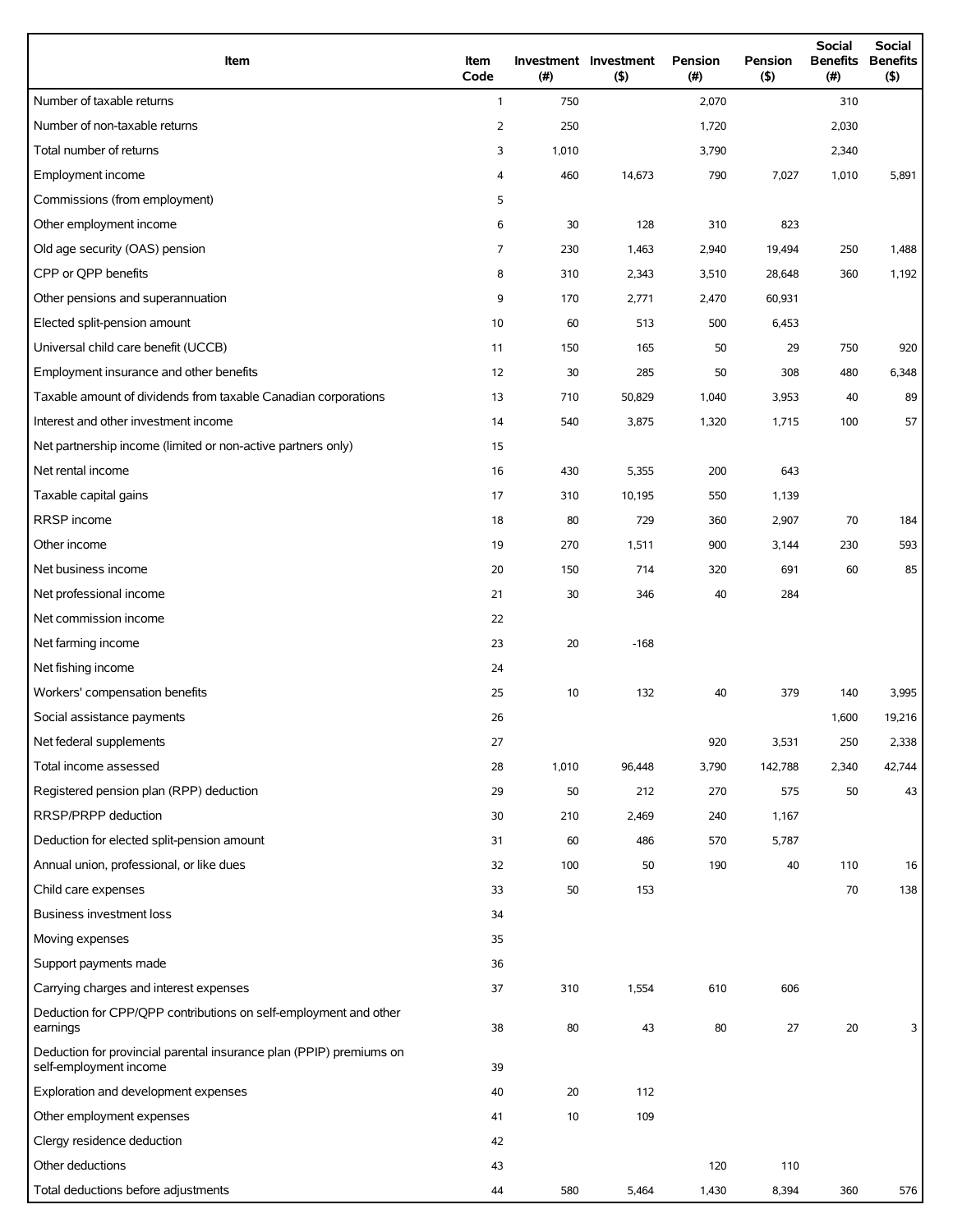| Item                                                                | <b>Item Code</b> | (#)   | Investment Investment<br>(5) |       | Pension (#) Pension (\$) | <b>Social</b><br><b>Benefits</b><br>(#) | <b>Social</b><br><b>Benefits</b><br>(5) |
|---------------------------------------------------------------------|------------------|-------|------------------------------|-------|--------------------------|-----------------------------------------|-----------------------------------------|
| Social benefits repayment                                           | 45               | 100   | 433                          | 130   | 312                      |                                         |                                         |
| Net income                                                          | 46               | 1,000 | 90,597                       | 3,780 | 134,084                  | 2,330                                   | 42,170                                  |
| Canadian Forces personnel and police deduction                      | 47               |       |                              |       |                          |                                         |                                         |
| Security options deductions                                         | 48               |       |                              |       |                          |                                         |                                         |
| Other payments deduction                                            | 49               |       |                              | 990   | 4,671                    | 1,740                                   | 25,549                                  |
| Non-capital losses of other years                                   | 50               |       |                              |       |                          |                                         |                                         |
| Net capital losses of other years                                   | 51               | 70    | 513                          | 90    | 147                      |                                         |                                         |
| Capital gains deduction                                             | 52               | 30    | 2,724                        |       |                          |                                         |                                         |
| Northern residents deductions                                       | 53               | 640   | 3,550                        | 2,230 | 12,289                   | 550                                     | 2,169                                   |
| Additional deductions                                               | 54               |       |                              | 100   | 254                      |                                         |                                         |
| Farming/fishing losses of prior years                               | 55               |       |                              |       |                          |                                         |                                         |
| Total deductions from net income                                    | 56               | 680   | 7,081                        | 2,870 | 17,424                   | 1,910                                   | 27,771                                  |
| Taxable income assessed                                             | 57               | 1,000 | 83,573                       | 3,780 | 116,659                  | 1,760                                   | 14,713                                  |
| Basic personal amount                                               | 58               | 1,010 | 11,533                       | 3,790 | 43,410                   | 2,340                                   | 26,757                                  |
| Age amount                                                          | 59               | 170   | 832                          | 2,940 | 18,332                   | 260                                     | 1,798                                   |
| Spouse or common-law partner amount                                 | 60               | 40    | 261                          | 80    | 407                      | 100                                     | 895                                     |
| Amount for an eligible dependant                                    | 61               | 20    | 194                          | 20    | 172                      |                                         |                                         |
| Family caregiver amount for children under 18 years of age          | 62               |       |                              |       |                          | 10                                      | 28                                      |
| Amount for infirm dependants age 18 or older                        | 63               |       |                              |       |                          |                                         |                                         |
| CPP or QPP contributions through employment                         | 64               | 380   | 462                          | 440   | 181                      | 890                                     | 249                                     |
| CPP or QPP contributions on self-employment and other earnings      | 65               | 80    | 43                           | 80    | 27                       | 20                                      | 3                                       |
| Employment insurance premiums                                       | 66               | 230   | 91                           | 450   | 106                      | 670                                     | 101                                     |
| PPIP premiums paid                                                  | 67               |       |                              |       |                          |                                         |                                         |
| PPIP premiums payable on employment income                          | 68               |       |                              |       |                          |                                         |                                         |
| PPIP premiums payable on self-employment income                     | 69               |       |                              |       |                          |                                         |                                         |
| Volunteer firefighters' amount/search and rescue volunteers' amount | 70               |       |                              |       |                          |                                         |                                         |
| Canada employment amount                                            | 71               | 480   | 531                          | 1,020 | 935                      | 1,010                                   | 1,060                                   |
| Public transit amount                                               | 72               |       |                              | 40    | 10                       | 20                                      | 5                                       |
| Children's arts amount                                              | 73               | 20    | 6                            |       |                          |                                         |                                         |
| Home accessibility expenses                                         | 74               |       |                              |       |                          |                                         |                                         |
| Home buyers' amount                                                 | 75               |       |                              |       |                          |                                         |                                         |
| Pension income amount                                               | 76               | 210   | 393                          | 2,670 | 5,202                    | 30                                      | 52                                      |
| Caregiver amount                                                    | 77               |       |                              |       |                          |                                         |                                         |
| Disability amount                                                   | 78               |       |                              | 250   | 2,002                    | 90                                      | 675                                     |
| Disability amount transferred from a dependant                      | 79               |       |                              | 10    | 127                      |                                         |                                         |
| Interest paid on student loans                                      | 80               |       |                              |       |                          | 10                                      | 7                                       |
| Tuition, education, and textbook amounts                            | 81               | 40    | 374                          | 20    | 73                       | 50                                      | 121                                     |
| Tuition, education, and textbook amounts transferred from a child   | 82               | 20    | 97                           | 10    | 73                       |                                         |                                         |
| Amounts transferred from spouse or common-law partner               | 83               |       |                              | 280   | 1,469                    |                                         |                                         |
| Medical expenses                                                    | 84               | 140   | 568                          | 500   | 1,454                    | 80                                      | 315                                     |
| Total tax credits on personal amounts                               | 85               | 1,010 | 2,360                        | 3,790 | 11,127                   | 2,340                                   | 5,383                                   |
| Allowable charitable donations and government gifts                 | 86               | 230   | 836                          | 840   | 1,434                    |                                         |                                         |
| Eligible cultural and ecological gifts                              | 87               |       |                              |       |                          |                                         |                                         |
| Total tax credit on donations and gifts                             | 88               | 230   | 252                          | 830   | 395                      | 30                                      | 8                                       |
| Total federal non-refundable tax credits                            | 89               | 1,010 | 2,612                        | 3,790 | 11,522                   | 2,340                                   | 5,392                                   |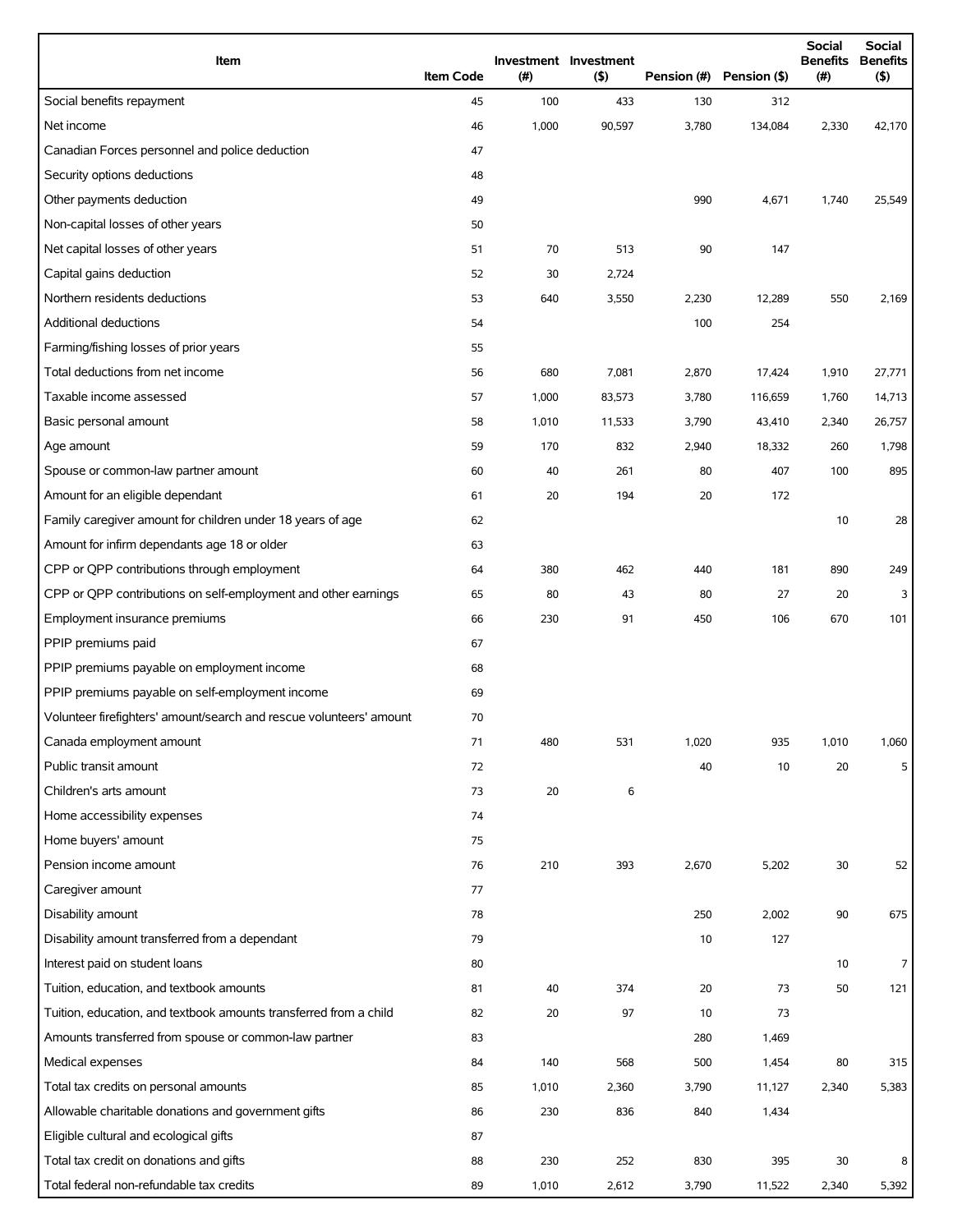| Item                                                        | <b>Item Code</b> | (#) | Investment Investment<br>(5) | Pension (#) | Pension (\$) | <b>Social</b><br><b>Benefits</b><br>(# ) | <b>Social</b><br><b>Benefits</b><br>(5) |
|-------------------------------------------------------------|------------------|-----|------------------------------|-------------|--------------|------------------------------------------|-----------------------------------------|
| Federal dividend tax credit                                 | 90               | 650 | 6,000                        | 890         | 509          |                                          |                                         |
| Minimum tax carryover                                       | 91               |     |                              |             |              |                                          |                                         |
| Basic federal tax                                           | 92               | 700 | 10,334                       | 2,050       | 8,030        | 290                                      | 450                                     |
| Federal foreign tax credit                                  | 93               | 180 | 255                          |             |              |                                          |                                         |
| Federal political contribution tax credit                   | 94               | 30  | 6                            | 110         | 23           |                                          |                                         |
| Investment tax credit                                       | 95               |     |                              |             |              |                                          |                                         |
| Labour-sponsored funds tax credit (federally registered)    | 96               |     |                              |             |              |                                          |                                         |
| Labour-sponsored funds tax credit (provincially registered) | 97               |     |                              |             |              |                                          |                                         |
| Alternative minimum tax payable                             | 98               | 30  | 97                           |             |              |                                          |                                         |
| Net federal tax                                             | 99               | 690 | 10,072                       | 2,050       | 7,972        | 290                                      | 451                                     |
| CPP contributions on self-employment                        | 100              | 80  | 86                           | 80          | 53           | 20                                       | 5                                       |
| Social Benefits repayment                                   | 101              | 100 | 433                          | 130         | 312          |                                          |                                         |
| Working income tax benefit (WITB)                           | 102              |     |                              |             |              |                                          |                                         |
| Children's fitness tax credit                               | 103              | 60  | 5                            |             |              | 40                                       | 3                                       |
| Eligible educator school supply tax credit                  | 104              |     |                              |             |              |                                          |                                         |
| Net provincial or territorial tax                           | 105              | 650 | 3,685                        | 1,990       | 3,240        | 290                                      | 190                                     |
| Total tax payable                                           | 106              | 750 | 14,293                       | 2,070       | 11,718       | 310                                      | 715                                     |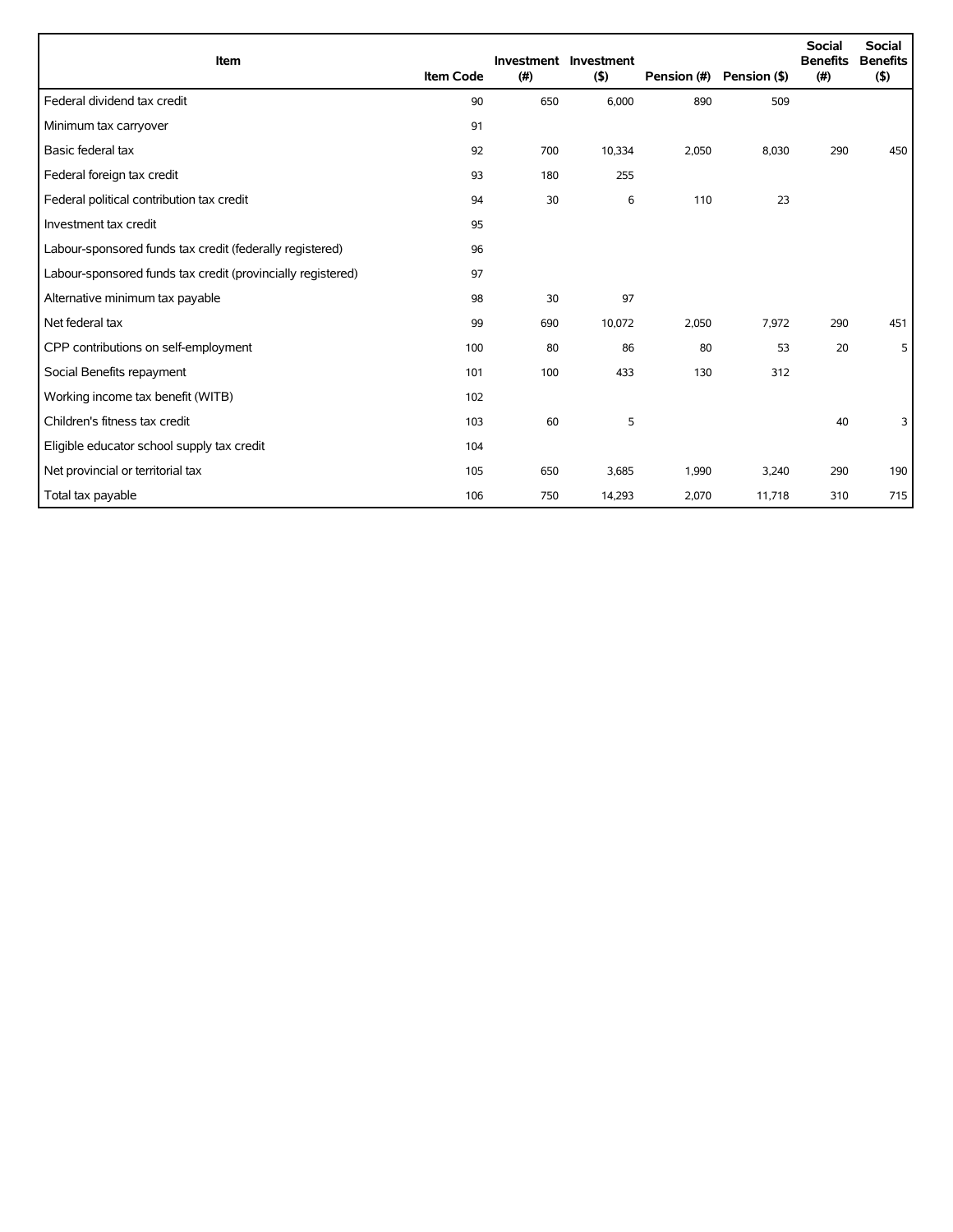| Item                                                                                       | Item Code Other (#) |     | Other (\$) |
|--------------------------------------------------------------------------------------------|---------------------|-----|------------|
| Number of taxable returns                                                                  | 1                   | 330 |            |
| Number of non-taxable returns                                                              | 2                   | 480 |            |
| Total number of returns                                                                    | 3                   | 810 |            |
| Employment income                                                                          | 4                   | 270 | 5,239      |
| Commissions (from employment)                                                              | 5                   |     |            |
| Other employment income                                                                    | 6                   | 40  | 314        |
| Old age security (OAS) pension                                                             | 7                   | 80  | 410        |
| CPP or QPP benefits                                                                        | 8                   | 160 | 1,177      |
| Other pensions and superannuation                                                          | 9                   | 130 | 2,988      |
| Elected split-pension amount                                                               | 10                  | 20  | 115        |
| Universal child care benefit (UCCB)                                                        | 11                  | 40  | 40         |
| Employment insurance and other benefits                                                    | 12                  | 30  | 217        |
| Taxable amount of dividends from taxable Canadian corporations                             | 13                  | 110 | 671        |
| Interest and other investment income                                                       | 14                  | 130 | 381        |
| Net partnership income (limited or non-active partners only)                               | 15                  |     |            |
| Net rental income                                                                          | 16                  | 40  | 156        |
| Taxable capital gains                                                                      | 17                  |     |            |
| RRSP income                                                                                | 18                  | 210 | 6,991      |
| Other income                                                                               | 19                  | 380 | 17,959     |
| Net business income                                                                        | 20                  | 40  | 184        |
| Net professional income                                                                    | 21                  |     |            |
| Net commission income                                                                      | 22                  |     |            |
| Net farming income                                                                         | 23                  |     |            |
| Net fishing income                                                                         | 24                  |     |            |
| Workers' compensation benefits                                                             | 25                  | 10  | 112        |
| Social assistance payments                                                                 | 26                  | 30  | 166        |
| Net federal supplements                                                                    | 27                  | 10  | 43         |
| Total income assessed                                                                      | 28                  | 510 | 38,624     |
| Registered pension plan (RPP) deduction                                                    | 29                  | 90  | 334        |
| RRSP/PRPP deduction                                                                        | 30                  | 130 | 5,313      |
| Deduction for elected split-pension amount                                                 | 31                  | 50  | 561        |
| Annual union, professional, or like dues                                                   | 32                  | 90  | 33         |
| Child care expenses                                                                        | 33                  |     |            |
| <b>Business investment loss</b>                                                            | 34                  |     |            |
| Moving expenses                                                                            | 35                  |     |            |
| Support payments made                                                                      | 36                  |     |            |
| Carrying charges and interest expenses                                                     | 37                  | 80  | 167        |
| Deduction for CPP/QPP contributions on self-employment and other earnings                  | 38                  | 20  | 12         |
| Deduction for provincial parental insurance plan (PPIP) premiums on self-employment income | 39                  |     |            |
| Exploration and development expenses                                                       | 40                  |     |            |
| Other employment expenses                                                                  | 41                  |     |            |
| Clergy residence deduction                                                                 | 42                  |     |            |
| Other deductions                                                                           | 43                  |     |            |
| Total deductions before adjustments                                                        | 44                  | 250 | 7,675      |
| Social benefits repayment                                                                  | 45                  | 30  | 108        |
| Net income                                                                                 | 46                  | 510 | 30,848     |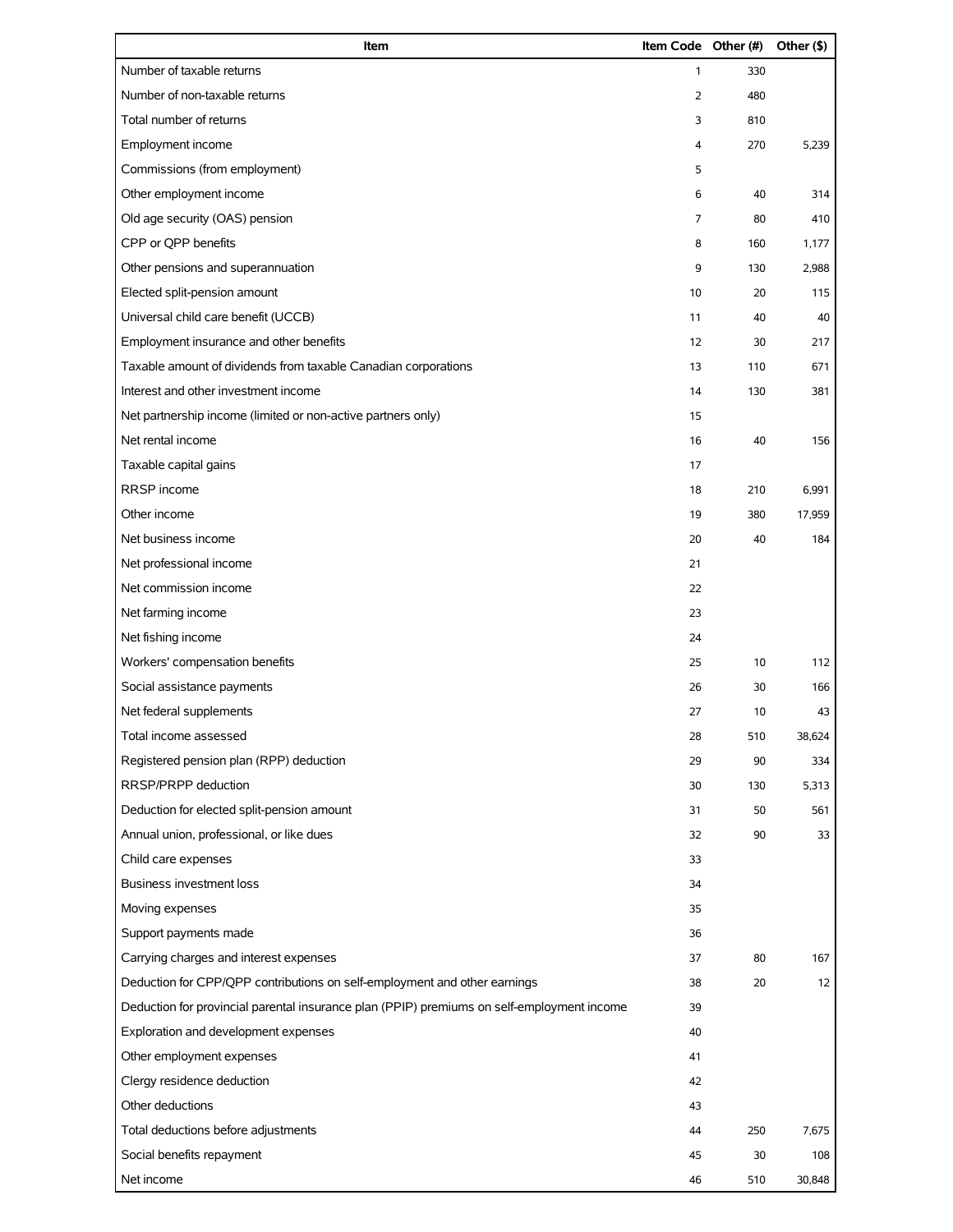| Item                                                                | Item Code Other (#) |     | Other (\$) |
|---------------------------------------------------------------------|---------------------|-----|------------|
| Canadian Forces personnel and police deduction                      | 47                  |     |            |
| Security options deductions                                         | 48                  |     |            |
| Other payments deduction                                            | 49                  | 50  | 321        |
| Non-capital losses of other years                                   | 50                  |     |            |
| Net capital losses of other years                                   | 51                  |     |            |
| Capital gains deduction                                             | 52                  |     |            |
| Northern residents deductions                                       | 53                  | 290 | 1,711      |
| Additional deductions                                               | 54                  |     |            |
| Farming/fishing losses of prior years                               | 55                  |     |            |
| Total deductions from net income                                    | 56                  | 320 | 2,108      |
| Taxable income assessed                                             | 57                  | 510 | 28,740     |
| Basic personal amount                                               | 58                  | 810 | 9,127      |
| Age amount                                                          | 59                  |     |            |
| Spouse or common-law partner amount                                 | 60                  | 20  | 182        |
| Amount for an eligible dependant                                    | 61                  |     |            |
| Family caregiver amount for children under 18 years of age          | 62                  |     |            |
| Amount for infirm dependants age 18 or older                        | 63                  |     |            |
| CPP or QPP contributions through employment                         | 64                  | 250 | 217        |
| CPP or QPP contributions on self-employment and other earnings      | 65                  | 20  | 12         |
| Employment insurance premiums                                       | 66                  | 220 | 82         |
| PPIP premiums paid                                                  | 67                  |     |            |
| PPIP premiums payable on employment income                          | 68                  |     |            |
| PPIP premiums payable on self-employment income                     | 69                  |     |            |
| Volunteer firefighters' amount/search and rescue volunteers' amount | 70                  |     |            |
| Canada employment amount                                            | 71                  | 300 | 312        |
| Public transit amount                                               | 72                  |     |            |
| Children's arts amount                                              | 73                  |     |            |
| Home accessibility expenses                                         | 74                  |     |            |
| Home buyers' amount                                                 | 75                  |     |            |
| Pension income amount                                               | 76                  | 150 | 286        |
| Caregiver amount                                                    | 77                  |     |            |
| Disability amount                                                   | 78                  | 20  | 192        |
| Disability amount transferred from a dependant                      | 79                  |     |            |
| Interest paid on student loans                                      | 80                  |     |            |
| Tuition, education, and textbook amounts                            | 81                  | 50  | 288        |
| Tuition, education, and textbook amounts transferred from a child   | 82                  |     |            |
| Amounts transferred from spouse or common-law partner               | 83                  | 20  | 138        |
| Medical expenses                                                    | 84                  | 60  | 115        |
| Total tax credits on personal amounts                               | 85                  | 810 | 1,747      |
| Allowable charitable donations and government gifts                 | 86                  | 100 | 363        |
| Eligible cultural and ecological gifts                              | 87                  |     |            |
| Total tax credit on donations and gifts                             | 88                  |     |            |
| Total federal non-refundable tax credits                            | 89                  | 810 | 1,851      |
| Federal dividend tax credit                                         | 90                  | 100 | 84         |
| Minimum tax carryover                                               | 91                  |     |            |
| Basic federal tax                                                   | 92                  | 330 | 4,674      |